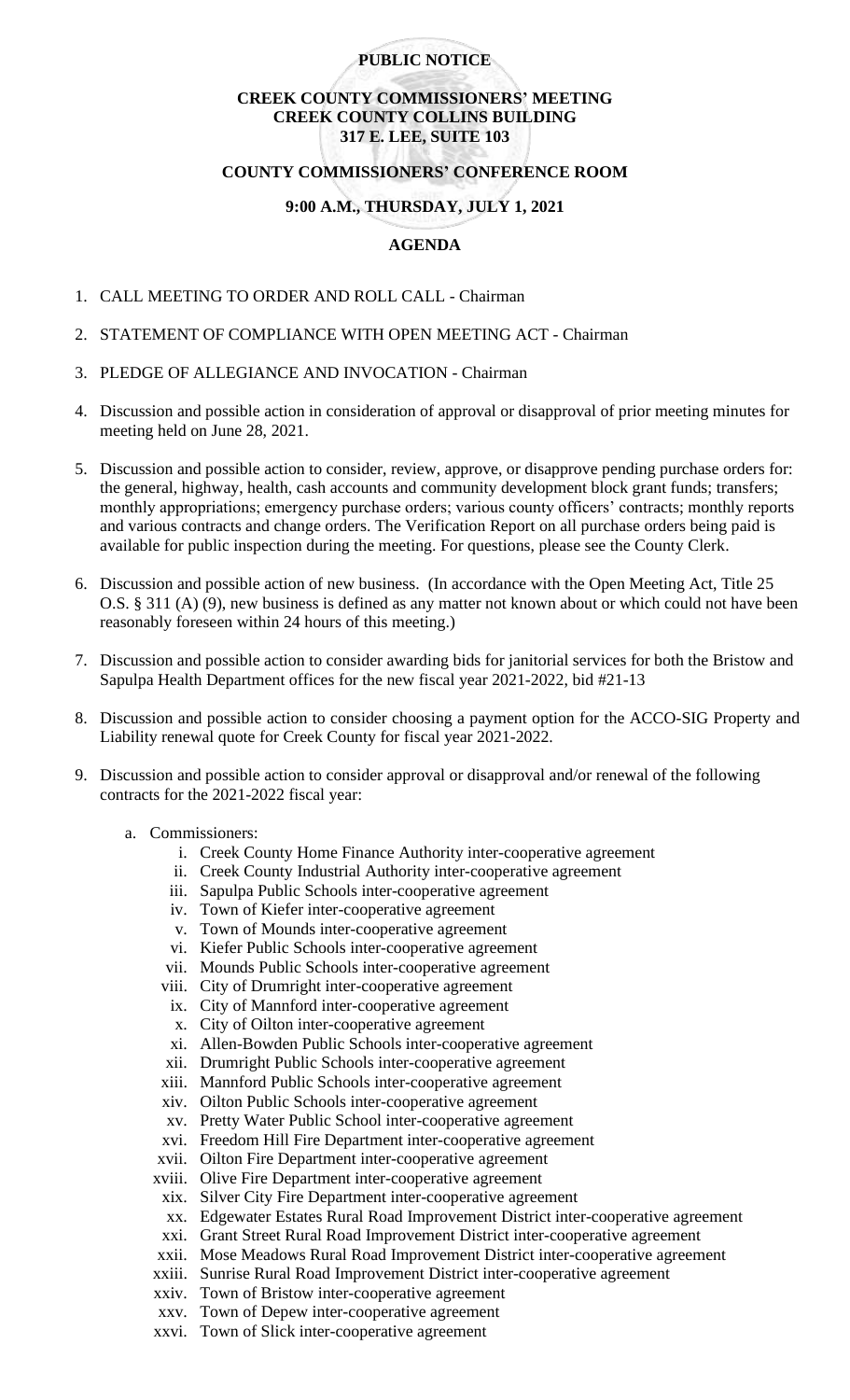- xxvii. Town of Kellyville inter-cooperative agreement
- xxviii. Bristow Public Schools inter-cooperative agreement
- xxix. Depew Public Schools inter-cooperative agreement
- xxx. Gypsy Public Schools inter-cooperative agreement
- xxxi. Kellyville Public Schools inter-cooperative agreement
- xxxii. Lone Star Public Schools inter-cooperative agreement
- xxxiii. Hilltop Rural Road Improvement District inter-cooperative agreement
- xxxiv. West Teel Rural Road Improvement District inter-cooperative agreement
- xxxv. ACCO-SIG Property and Liability Insurance contract
- xxxvi. Guy Engineering independent contractor agreement (on-call services)
- xxxvii. ODOT Equipment Lease renewal
- xxxviii. USDA Wildlife Service Agreement
- xxxix. Muscogee Creek Nation Cooperation and Payment in Lieu of Tax agreement xl. KellPro Software and Service agreement
	- xli. Air Comfort, Inc. Maintenance agreement
	- xlii. OTIS Service contract
	- xliii. B&C Business Products contract
	- xliv. Republic Services Customer Service agreement
	- xlv. American Waste Control Service agreement
- xlvi. American Welding Supply, Inc. Cylinder lease agreement
- xlvii. Castlecom Monthly Managed Services Agreements for All Departments
- xlviii. Sourcewell Cooperative Purchasing Agreement
	- xlix. Houston-Galvaston Area Council (HGAC) Cooperative Purchasing Agreement
	- l. Buy Board Cooperative Purchasing Agreement
	- li. The Interlocal Purchasing System Cooperative Purchasing Agreement
	- lii. Omnia Partners Cooperative Purchasing Agreement
- b. County Clerk's Office:
	- i. Standley Systems LLC contract
	- ii. Brooks Jeffrey Marketing, Inc. annual website hosting renewal
	- iii. KellPro software and service agreement
- c. Treasurer's Office:
	- i. SumnerOne copier/printer maintenance agreement
	- ii. LexisNexis Risk Solutions contract
	- iii. State of Oklahoma Automated Fleet Fueling Management System contract
	- iv. Dynamic Recruiting Specialist, LLC contract
	- v. Gster Cleaning contract
	- vi. JRW, Inc. dba Financial Equipment Company contract
	- vii. Quadient Leasing USA, Inc.
	- viii. TM Consulting, Inc. contract
- d. Assessor's Office:
	- i. CLGT and AF3 Technical Solutions, LLC IT Services Agreement
	- ii. CLGT and LandMark GSI, Inc. Software License and Support Agreement
	- iii. AF3 Technical Solutions website and email agreement
	- iv. William B. Sisemore dba Green Country Valuation Services, LLC agreement
	- v. LandMark GSI Software Support agreement
- e. Health Department:
	- i. Mark Cromwell employment contract
	- ii. Clifford Power contract
	- iii. Metro Termite and Pest Control contract
	- iv. Metro Security USA contract
	- v. Shoemaker Air Conditioning contract
	- vi. VIP Voice Services contract
	- vii. Williams Medical Group Practice, LLC contract
	- viii. Standley Systems, LLC contract
- f. Sheriff's Office:
	- i. Bristow Public Schools Education contract
	- ii. Turnkey Health Clinics contract
	- iii. Tiger Commissary Services agreement
	- iv. Tiger Correctional Services Full Food Services agreement
	- v. Canadian County Juvenile Detention contract
	- vi. Muscogee Nation Juvenile Detention contract
	- vii. Tulsa County Juvenile Justice contract